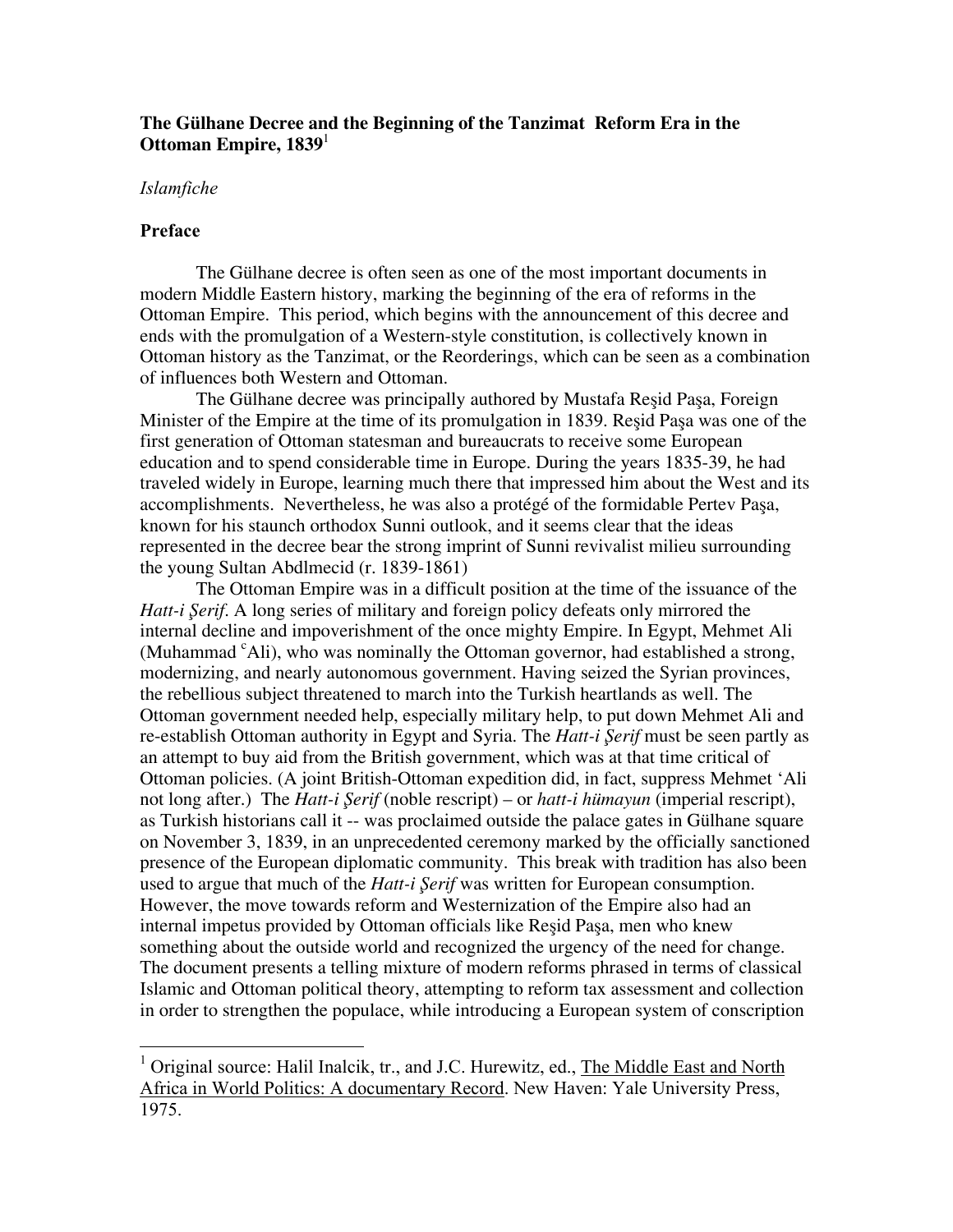for a standing army. Perhaps the theoretically most innovative part of the *Hatt-i Serif* was the affirmation that laws must apply equally to all subjects, both Muslim and non-Muslim. The document included, in a final portion not translated here, a section in which the Sultan, in another unprecedented step, pledged to take an oath in the hall of sacred Islamic relics, including the mantle of the Prophet Muhammad, at Topkapi palace that he would not act contrary to the contents of the decree, the senior *ulema* (clerics) and statesmen taking a similar but separate oath.

## **Document:** *Hatt-i Şerif* of Gülhane

All the world knows that since the first days of the Ottoman State, the lofty principles of the Qur'an and the rules of the *şeri<sup>c</sup>at* were always perfectly observed.<sup>2</sup> Our mighty Sultanate reached the highest degree of strength and power, and all its subjects [the highest degree] of ease and prosperity. But in the last one hundred and fifty years, because of a succession of difficulties and diverse causes, the sacred *seri<sup>c</sup>at* was not obeyed nor were the beneficent regulations followed; consequently, the former strength and prosperity have changed into weakness and poverty. It is evident that countries not governed by the laws of the *şeri<sup>c</sup>at* cannot survive.

From the very first day of our accession to the throne, our thoughts have been devoted exclusively to the development of the empire and the promotion of the prosperity of the people. Therefore, if the geographical position of the Ottoman provinces, the fertility of the soil, and the aptitude and intelligence of the inhabitants are considered, it is manifest that, by striving to find appropriate means, the desired results will, with the aid of God, be realized within five or ten years. Thus, full of confidence in the help of the Most High and certain of the support of our Prophet, we deem it necessary and important from now on to introduce new legislation to achieve effective administration of the Ottoman Government and Provinces. Thus the principles of the requisite legislation are three:

1. The guarantees promising to our subjects perfect security for life, honor, and property.

2. A regular system of assessing taxes

3. An equally regular system for the conscription of requisite troops and the duration of their service.

Indeed there is nothing more precious in this world than life and honor. What man, however much his character may be against violence, can prevent himself from having recourse to it, and thereby injure the government and the country, if his life and honor are endangered? If, on the contrary, he enjoys perfect security, it is clear that he will not depart from ways of loyalty and all his actions will contribute to the welfare of the government and of the people.

 <sup>2</sup> *≈Seri<sup>c</sup> at* is the Ottoman-Turkish form of the Arabic *sharic ah*, or holy or divine law, the corpus of laws derived from (1) the Qur'an, (2) the hadith or traditions of the Prophet's deeds and sayings as a ruler, religious leader, and military commander of his community of followers, (4) legal theory, and (5) legal precedents drawn from records of cases tried in *shari<sup>c</sup>ah* courts. In the Ottoman Empire as elsewhere in the *Muslim world, <i>shari*<sup>c</sup>ah was supplemented by imperial law (*kanun* in the Ottoman case) or fiat, as well as local laws in newly conquered territories, and by the exercise of personal privilege on the part of sultans and local notables – often in conflict not only with *sharic ah* but also with *kanun* and other civil codes.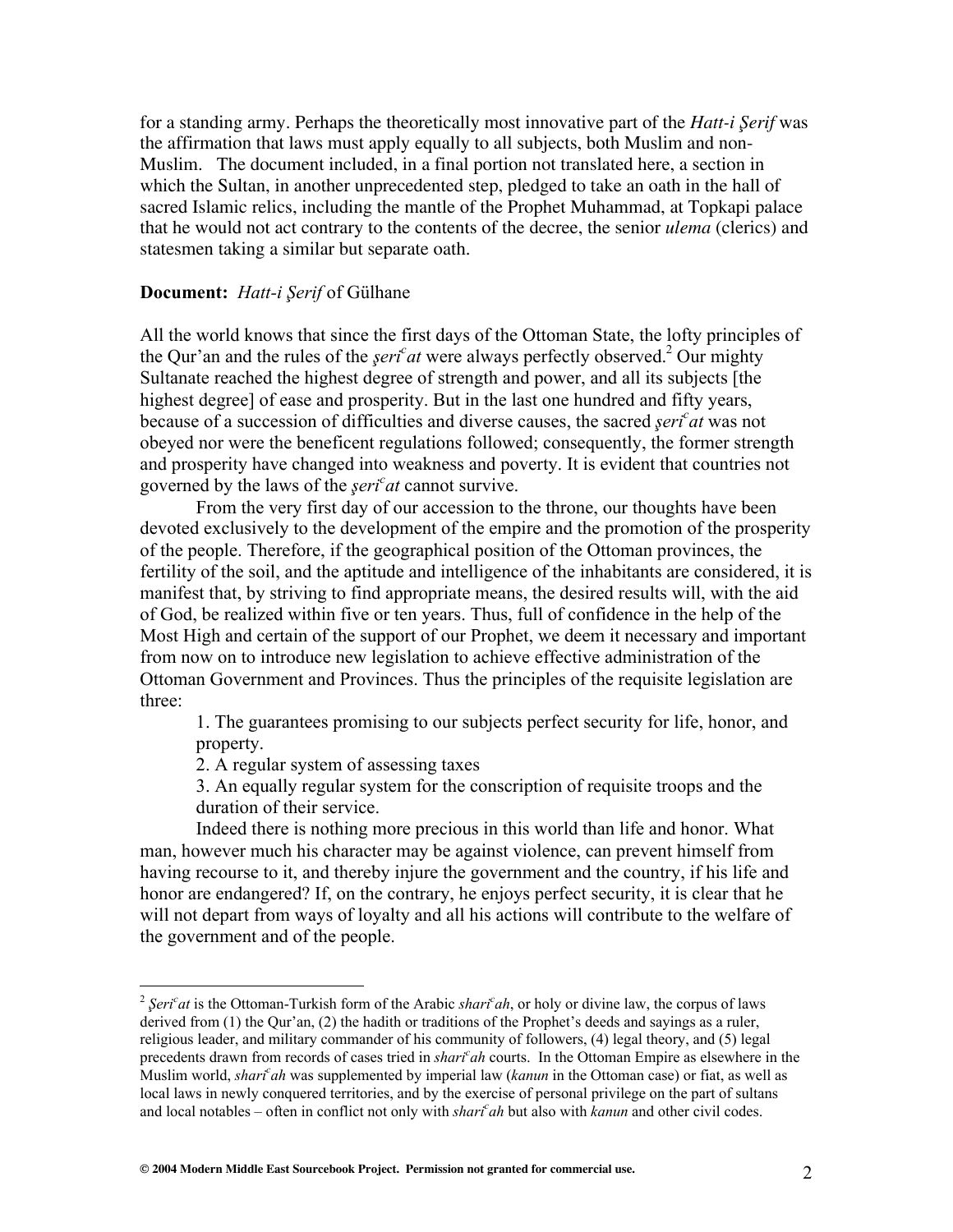If there is an absence of security for property, everyone remains indifferent to his state and his community; no one interests himself in the prosperity of the country, absorbed as he is in his own troubles and worries. If, on the contrary, the individual feels complete security about his possessions then he will become preoccupied with his own affairs, which he will seek to expand, and his devotion and love for his state and his community will steadily grow and will undoubtedly spur him into becoming a useful member of society.

Tax assessment is also one of the most important matters to regulate. A state, for the defense of its territory, manifestly needs to maintain its borders, the costs of which can be defrayed only by taxes levied on its subjects. Although thank God, our Empire has already been relieved of the affliction of monopolies, the harmful practice of tax-farming [*iltizam*], which never yielded any fruitful results, still prevails.<sup>3</sup> This amounts to handing over the financial and political affairs of a country to the whims of an ordinary man and perhaps to the grasp of force and oppression, for if the tax-farmer is not of good character he will be interested only in his own profit and will behave oppressively. It is therefore necessary that from now on every subject of the Empire should be taxed according to his fortune and his means, and that he should be saved from any further exaction. It is also necessary that special laws should fix and limit the expenses of our land and sea forces.

Military matters, as already pointed out, are among the most important affairs of state, and it is the inescapable duty of all the people to provide soldiers for the defense of the fatherland [*vatan*]. It is therefore necessary to frame regulations on the contingents that each locality should furnish according to the requirement of the time, and to reduce the term of military service to four or five years. Such legislation will put an end to the old practices, still in force, of recruiting soldiers without consideration of the size of the population in any locality, more conscripts being taken from some places and fewer from others. This practice has been throwing agriculture and trade into harmful disarray. Moreover, those who are recruited to lifetime military service suffer despair and contribute to the depopulation of the country.

In brief, unless such regulations are promulgated, power, prosperity, security, and peace may not be expected, and the basic principles [of the projected reforms] must be those enumerated above.

Thus, from now on, every defendant shall be entitled to a public hearing, according to the rules of the *şeri<sup>c</sup>at*, after inquiry and examination; and without the pronouncement of a regular sentence no one may secretly or publicly put another to death by poison or by any other means. No one shall be allowed to attack the honor of any other person whatsoever. Every one shall possess his property of every kind and may dispose of it freely, without let or hindrance from any person whatsoever; and the innocent heirs of a criminal shall not be deprived of their hereditary rights as a result of the confiscation of the property of such a criminal. The Muslim and non-Muslim subjects

 <sup>3</sup> *Iltizam* was a system of tax collection familiarly known as "tax-farming", whereby local officials or notables were given a contract to collect taxes on a commission basis. As the state became increasingly unable to supervise or even occasionally check on conditions of tax collection in the provinces, *iltizam* became a byword for extortion of cash and goods from artisans and peasants, with the tax farmer able to collect higher taxes than in fact contracted for, and then to pocket the difference. The result was that the state was blamed by ordinary people in the provinces both for the extortionate tax rates, and for its failure to protect the producers of the empire's food, artisanal production, and trade.